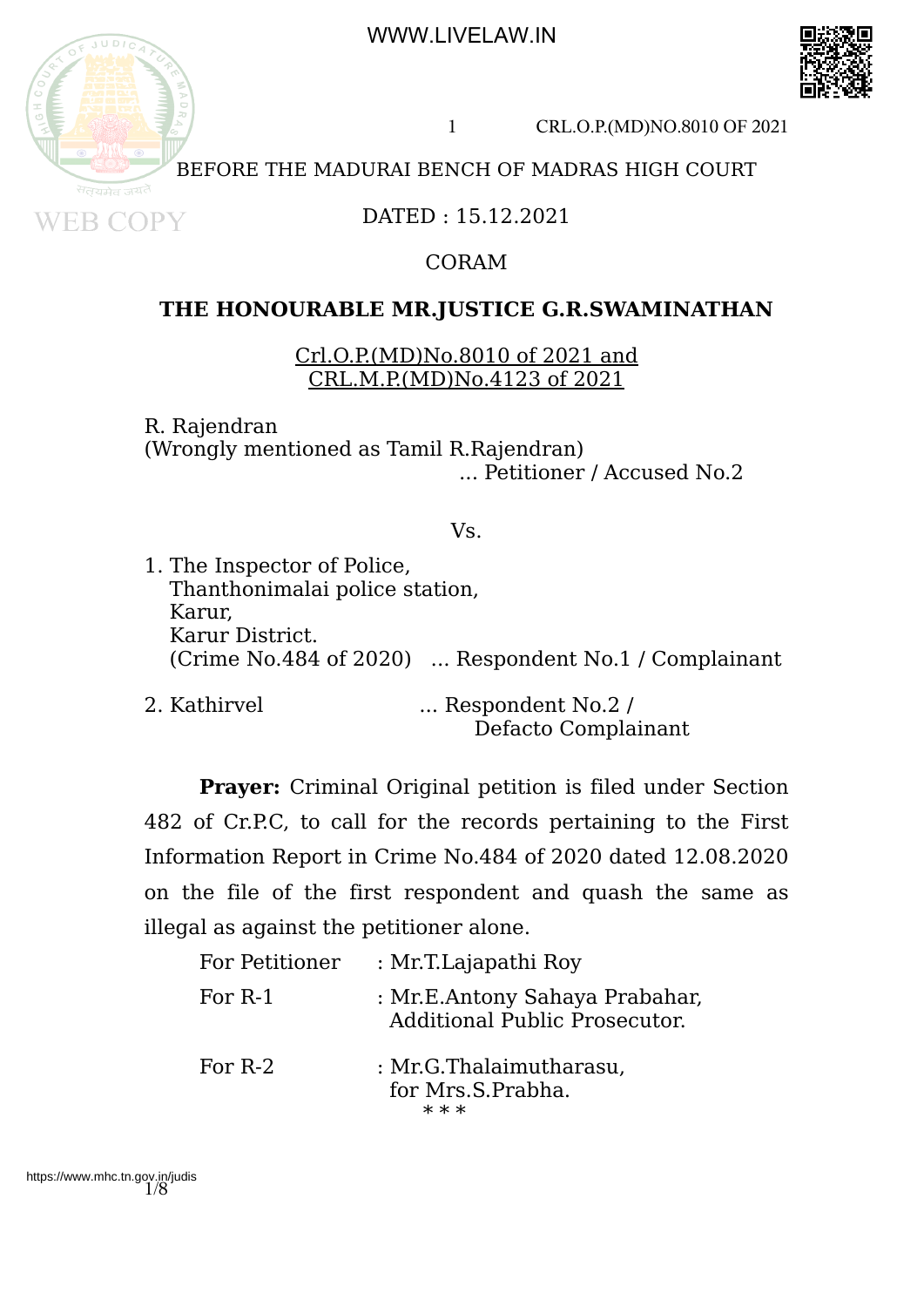

### **O R D E R**

Heard, Mr.T.Lajapathi Roy, learned counsel appearing for the petitioner and Mr.E.Antony Sahaya Prabahar, learned Additional Public Prosecutor appearing for the first respondent and Mr.G.Thalaimutharasu, learned counsel appearing for the second respondent.

2. This criminal original petition has been filed to quash the impugned First Information Report as far as the petitioner is concerned. The petitioner had formed a Whatsapp group in the name and style of " Karur Lawyers ". He was the group administrator. In the said Whatsapp group, certain highly offensive messages were posted by one Pachaiyappan. A reading of the said messages would clearly cause ill-feeling between two communities. Therefore, the second respondent who is also a practising lawyer lodged information before the first respondent. That led to registration of the First Information Report in Crime No.484 of 2020 for the offences under Sections 153A and 294(b) of I.P.C. Contending that the petitioner was only a group administrator and he is no way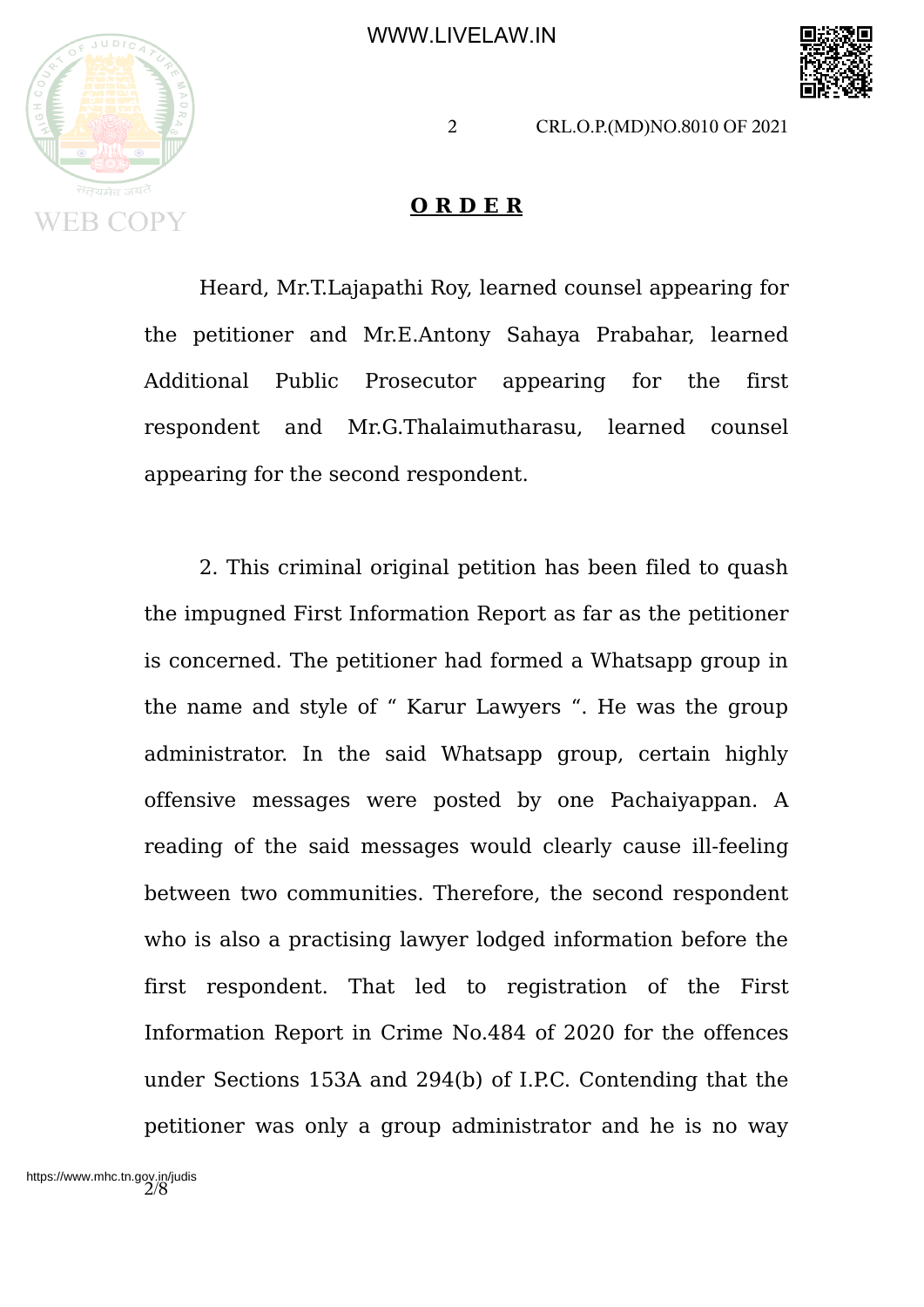

3 CRL.O.P.(MD)NO.8010 OF 2021 responsible and he cannot be implicated as an accused, this R Coriminal original petition has been filed.

> 3. The learned counsel appearing for the second respondent contended that the petitioner is lacking in bona fides. After the objections were raised, the petitioner removed the said Pachaiyappan from the Whatsapp group. He re-inducted him within a few days. According to the learned counsel, there was collusion between the petitioner and the said Pachaiyappan.

> 4. The learned Additional Pubic Prosecutor submitted that as of now forensic report is still awaited and only after the report is received, one can come to conclusion as to whether the message was posted only by Pachaiyappan or whether it was posted in his name by the petitioner.

5. I carefully considered the rival contentions.

6. Since forensic report is still awaited, it would be pre-mature to entertain this petition. However, the first

 $JUDIC$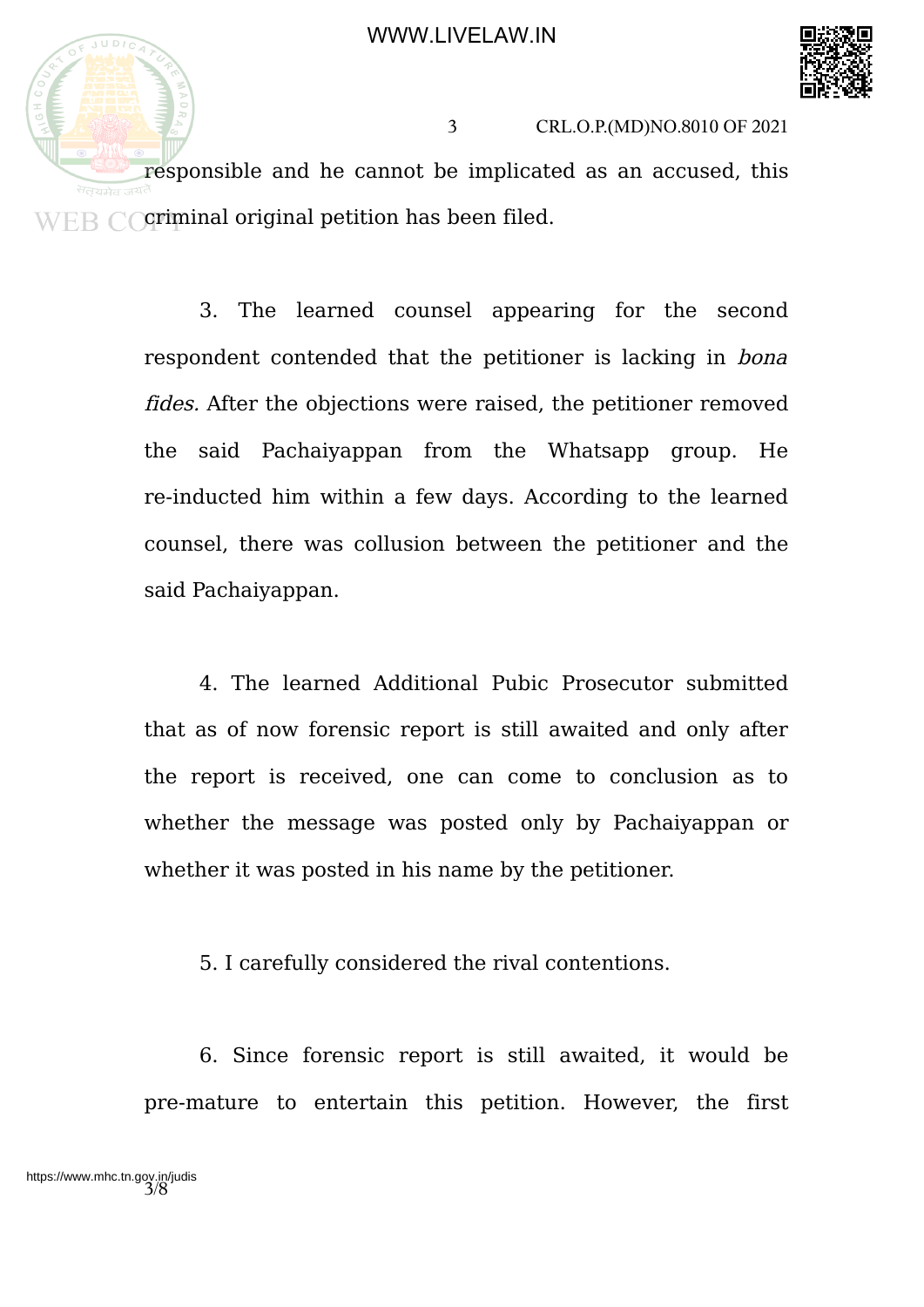

respondent shall bear in mind the decision of the Hon'ble  $\overline{BR}$   $\cap$  Bombay High Court reported in (2021) 2 AIR Bom R (Cri) 574 (Kishore V. State Maharashtra). In the aforesaid decision it was held as follows:-

> " 8. The crux of the issue involved is whether an administrator of Whatsapp group can be held criminally liable for objectionable post of its member for committing offences punishable under sections 354-A(1)(iv), 509 and 107 of the Penal Code, 1860 and section 67 of the Information Technology Act, 2000. To adjudicate the said issue, it is necessary to understand functioning of Whatsapp messaging service. Whatsapp is an instant messaging platform which can be used for masscommunication by opting to create a chat group. A chat group is a feature on Whatsapp which allows joint participation of members of the chat group. Group Administrators, as they are generally called, are the ones, who create the

 $JUDIC$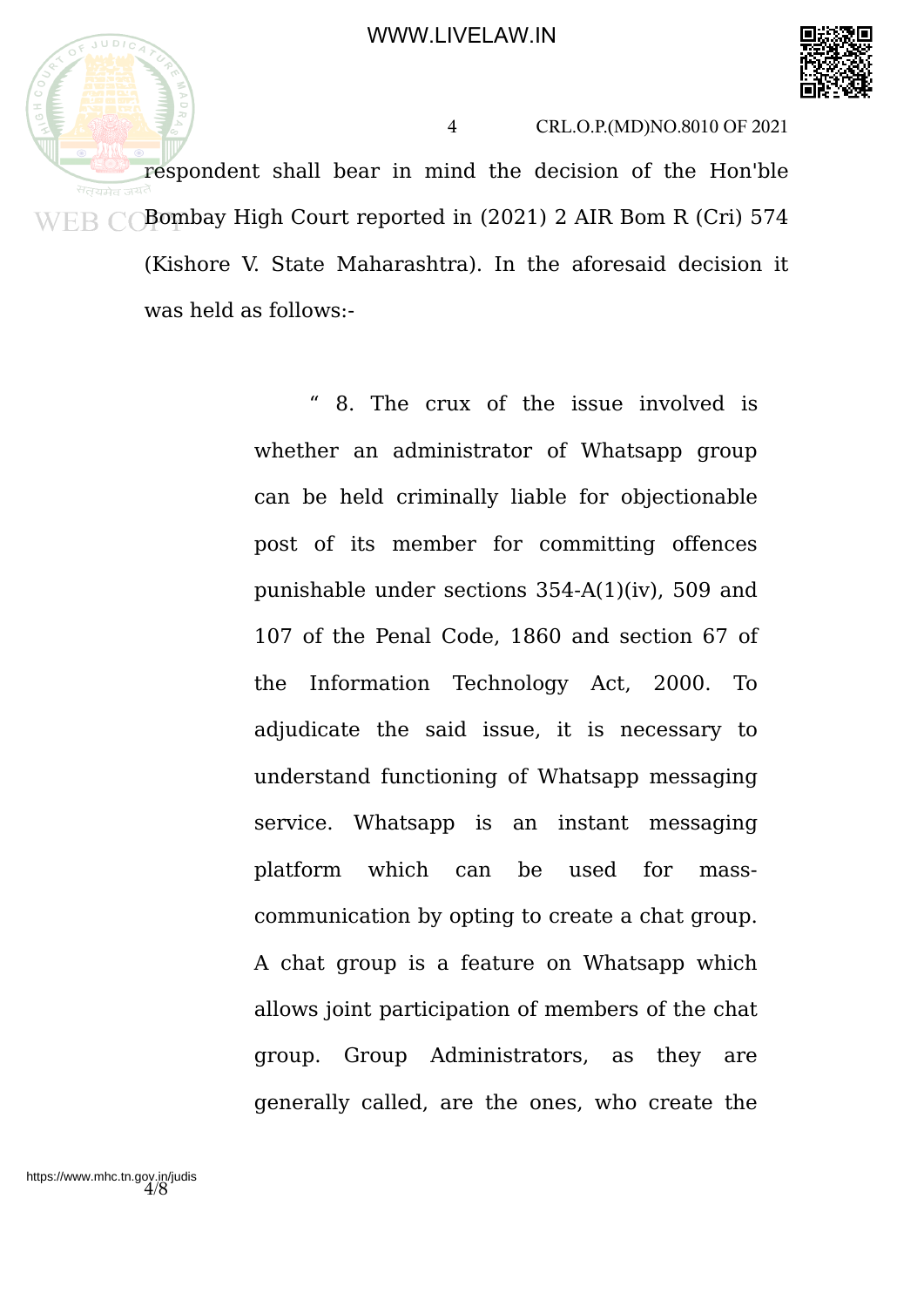

5 CRL.O.P.(MD)NO.8010 OF 2021 group by adding or deleting the members to the same. Every chat group has one or more group administrators, who control participation of members of the group by deleting or adding members of the group. A group administrator has limited power of removing a member of the group or adding other members of the group. Once the group is created, the functioning of the administrator and that of the members is at par with each other, except the power of adding or deleting members to the group. The Administrator of a Whatsapp group does not have power to regulate, moderate or censor the content before it is posted on the group. But, if a member of the Whatsapp group posts any content, which is actionable under law, such person can be held liable under relevant provisions of law. In the absence of specific

penal provision creating vicarious liability, an administrator of a Whatsapp group cannot be held liable for objectionable content posted by a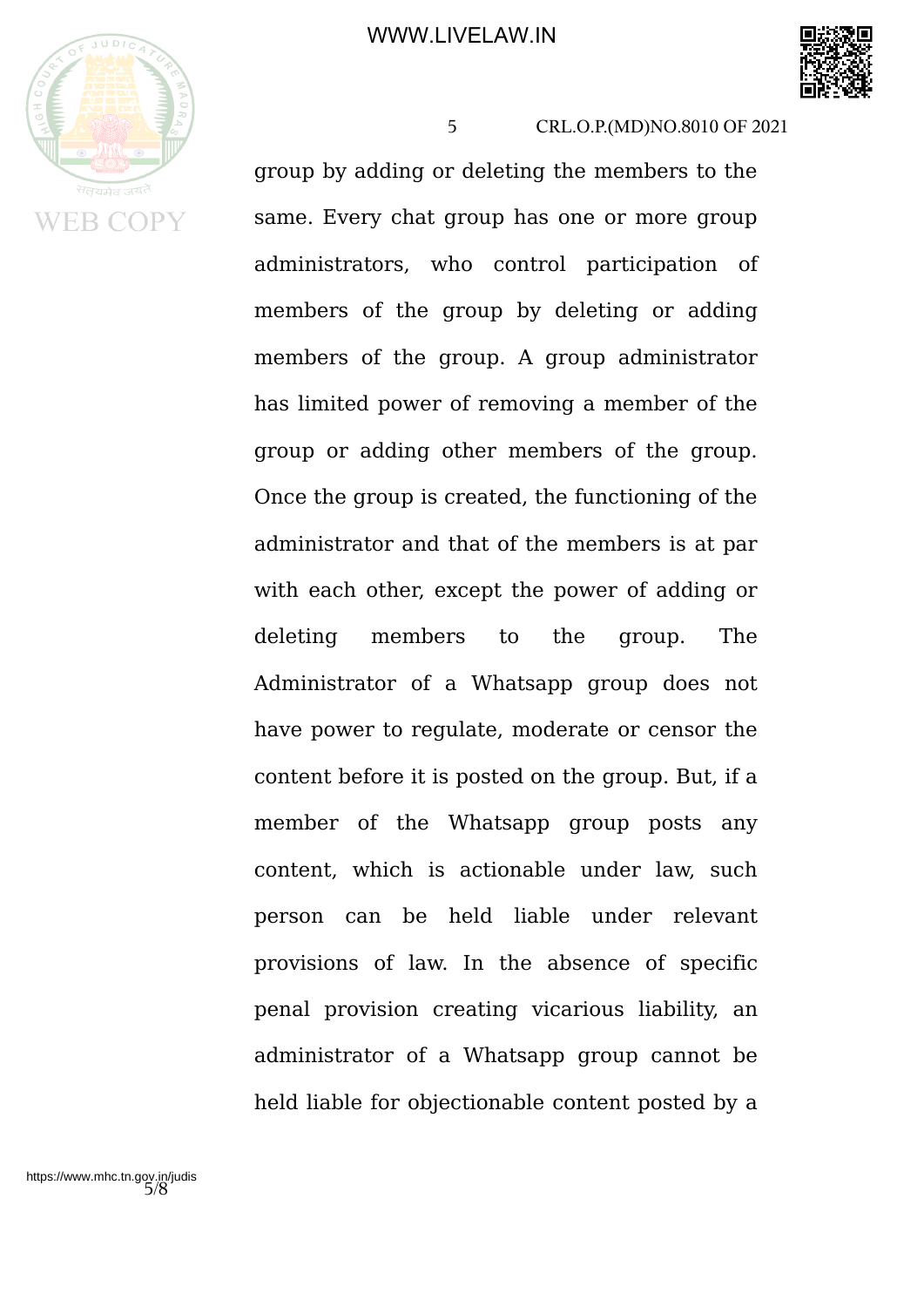![](_page_5_Picture_1.jpeg)

6 CRL.O.P.(MD)NO.8010 OF 2021 member of a group. A group administrator cannot be held vicariously liable for an act of member of the group, who posts objectionable content, unless it is shown that there was common intention or pre-arranged plan acting in concert pursuant to such plan by such member of a Whatsapp group and the administrator. Common intention cannot be established in a case of Whatsapp service user merely acting as a group administrator. When a person creates a Whatsapp group, he cannot be expected to presume or to have advance knowledge of the criminal acts of the member of the group. We are

not examining the issue of liability of an administrator if he is a creator of objectionable content, as it is not arising in the facts of the present case. "

7. If the petitioner had played the role of a group administrator alone and nothing else, then while filing final report, the petitioner's name shall be deleted. If some other material is also gathered by the first respondent so as to

https://www.mhc.tn.gov.in/judis<br>6/8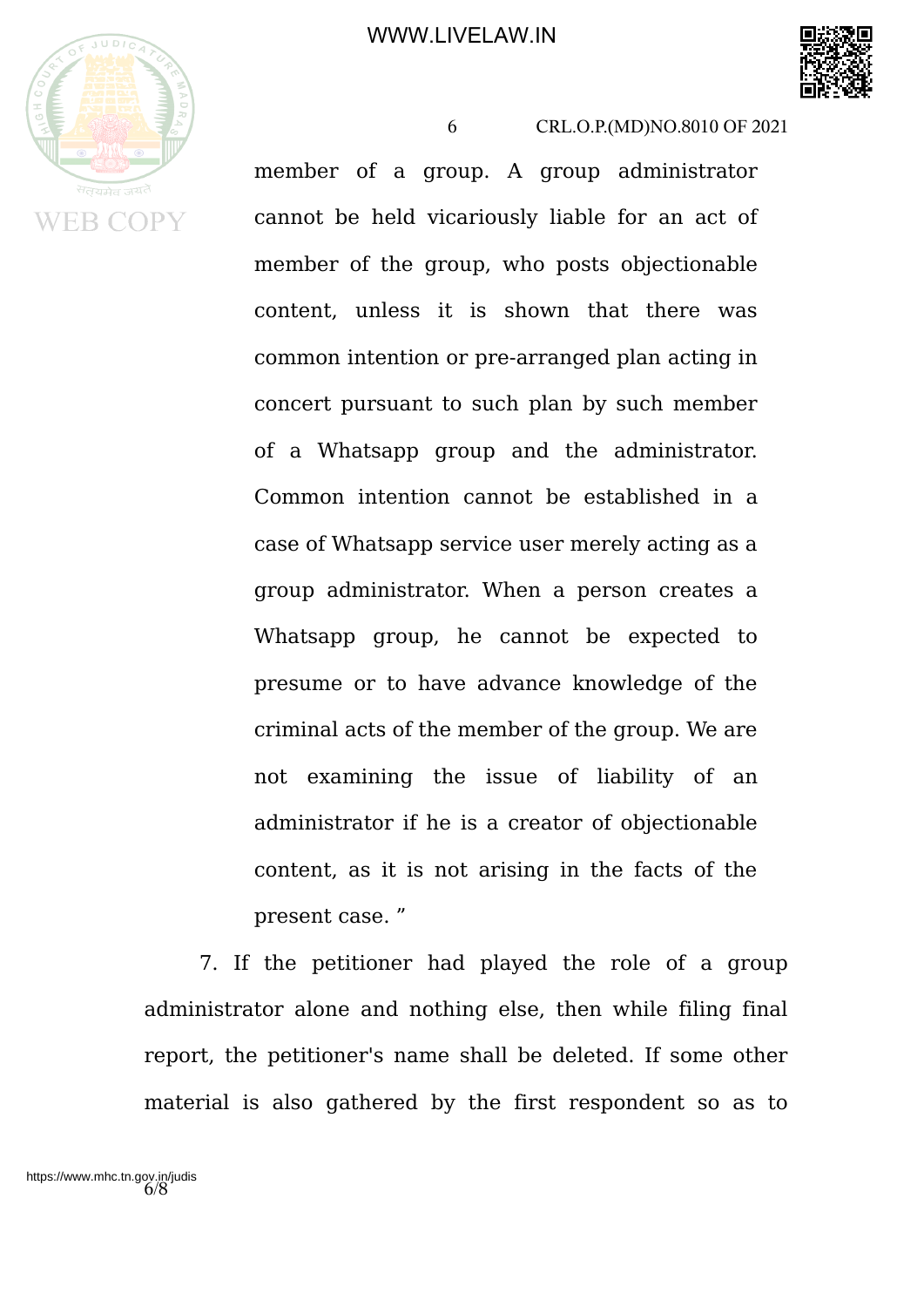7 CRL.O.P.(MD)NO.8010 OF 2021 implicate the petitioner, then of course the petitioner will have  $WER$   $\bigcap$  to challenge the case only on merits.

> 8. With this direction to the first respondent, this criminal original petition is disposed of. Consequently, connected miscellaneous petition is closed.

> > **15.12.2021**

Index : Yes / No Internet : Yes/ No **PMU** 

**Note**: In view of the present lock down owing to COVID-19 pandemic, a web copy of the order may be utilized for official purposes, but, ensuring that the copy of the order that is presented is the correct copy, shall be the responsibility of the advocate/litigant concerned.

### **To:**

- 1. The Inspector of Police, Thanthonimalai police station, Karur, Karur District.
- 2. The Additional Public Prosecutor, Madurai Bench of Madras High Court, Madurai.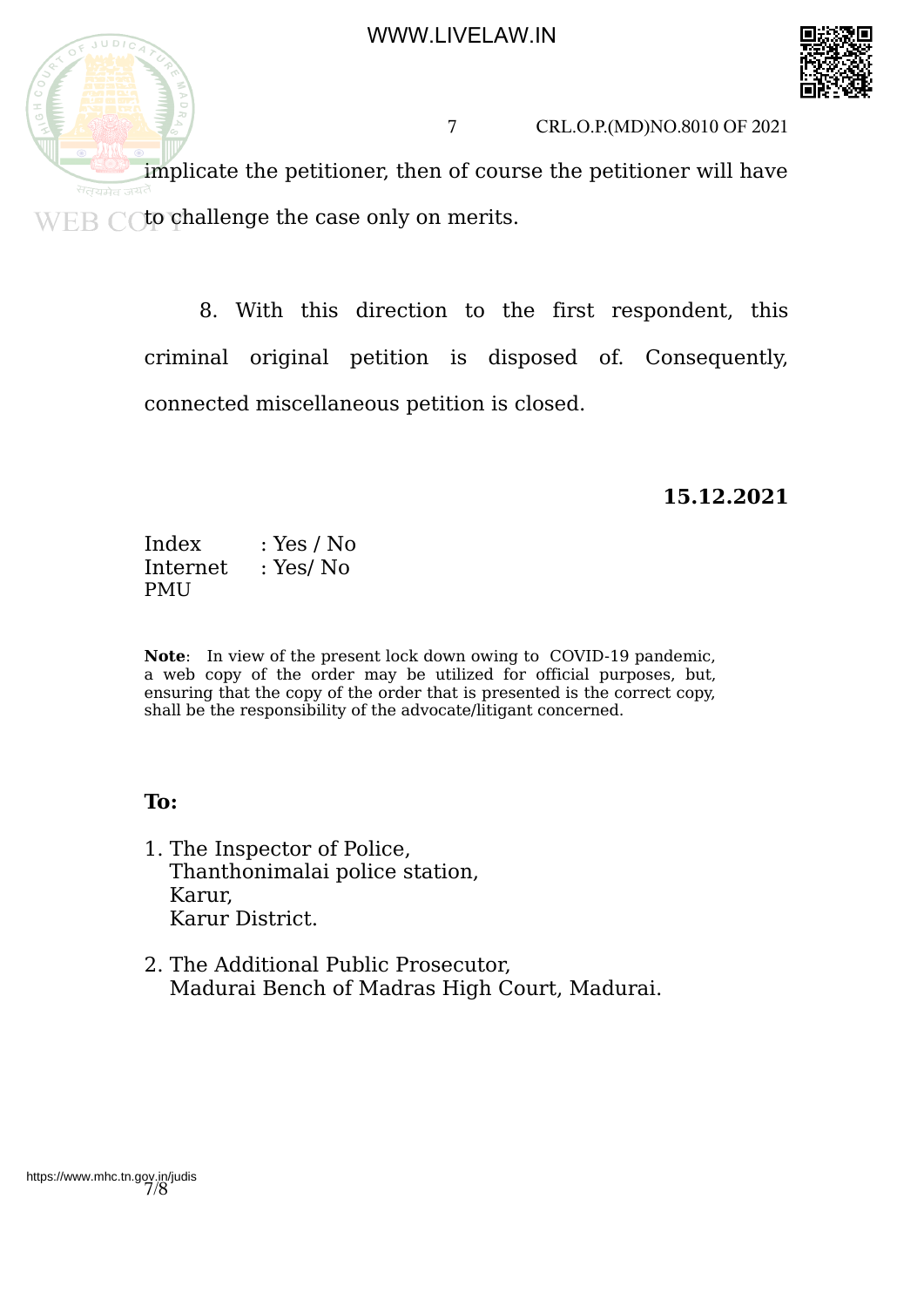![](_page_7_Picture_1.jpeg)

![](_page_7_Picture_2.jpeg)

# **G.R.SWAMINATHAN,J.**

PMU

Crl.O.P.(MD)No.8010 of 2021

15.12.2021

8/8 https://www.mhc.tn.gov.in/judis